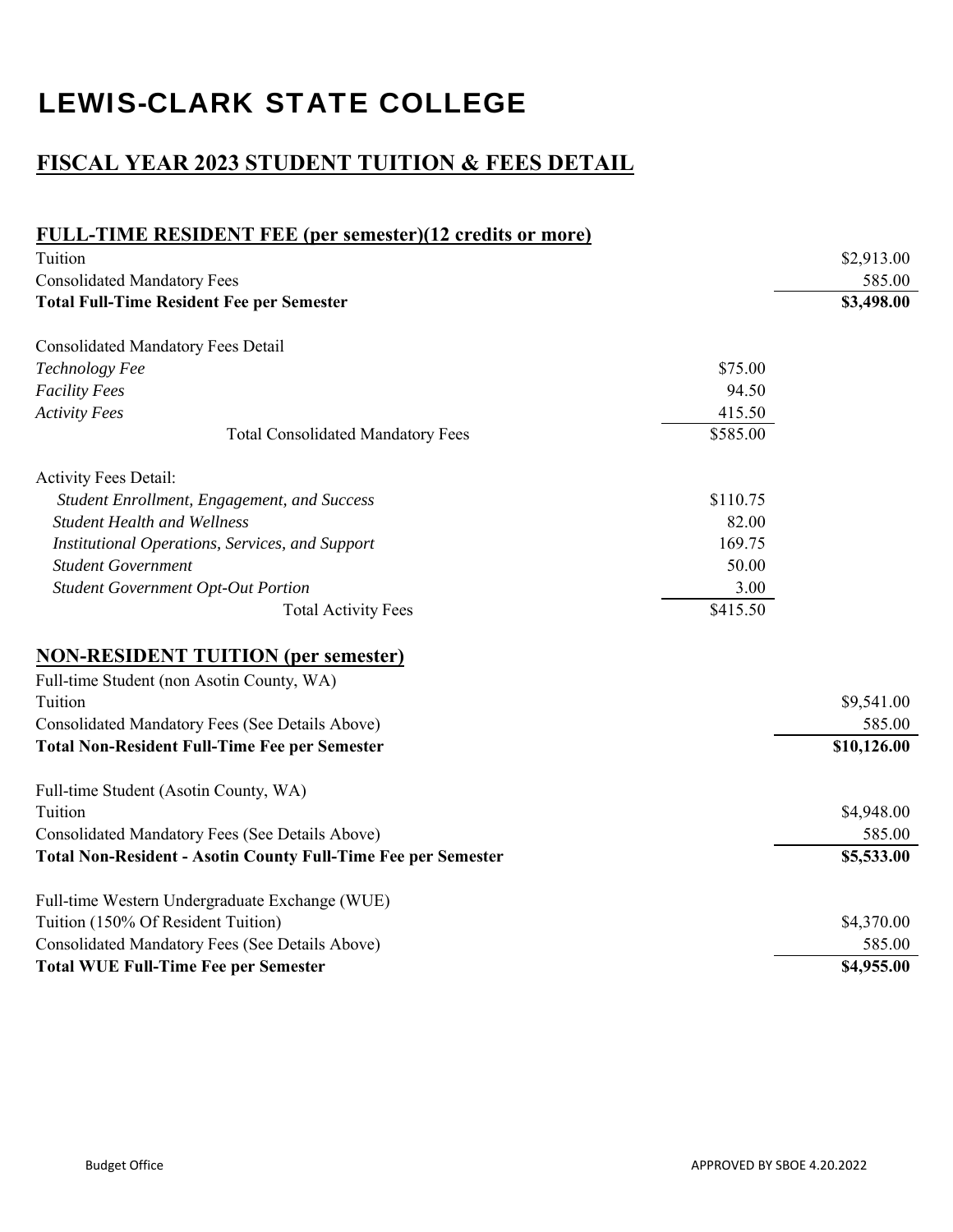## **FISCAL YEAR 2023 STUDENT TUITION & FEES DETAIL**

| <b>PART-TIME FEE (per credit hour)</b>                          |                     |          |
|-----------------------------------------------------------------|---------------------|----------|
| Academic, Professional-Technical, Resident, Non-Resident, Audit |                     |          |
| Tuition                                                         |                     | \$308.75 |
| <b>Consolidated Mandatory Fees</b>                              |                     | 49.25    |
| <b>Total Part-Time Fee per credit hour</b>                      |                     | \$358.00 |
| <b>Consolidated Mandatory Fees Detail</b>                       |                     |          |
| Technology Fee                                                  | \$10.25             |          |
| <b>Facility Fees</b>                                            | 8.00                |          |
| <b>Activity Fees</b>                                            | 31.00               |          |
| <b>Total Consolidated Mandatory Fees</b>                        | $\overline{$}49.25$ |          |
| Activity Fees Detail:                                           |                     |          |
| Student Enrollment, Engagement, and Success                     | \$1.25              |          |
| <b>Student Health and Wellness</b>                              | 5.75                |          |
| Institutional Operations, Services, and Support                 | 21.50               |          |
| <b>Student Government</b>                                       | 1.50                |          |
| <b>Student Government Opt-Out Portion</b>                       | 1.00                |          |
| <b>Total Activity Fees</b>                                      | \$31.00             |          |
| <b>SUMMER SCHOOL 2023 - ALL LOCATIONS (per credit hour)</b>     |                     |          |
| Tuition                                                         |                     | \$232.25 |
| <b>Consolidated Mandatory Fees</b>                              |                     | 125.75   |
| <b>Total Fee per credit hour</b>                                |                     | \$358.00 |
| <b>Consolidated Mandatory Fees Detail</b>                       |                     |          |
| Technology Fee                                                  | \$10.25             |          |
| <b>Facility Fees</b>                                            | 8.00                |          |
| <b>Activity Fees</b>                                            | 107.50              |          |
| <b>Total Consolidated Mandatory Fees</b>                        | \$125.75            |          |
| <b>Activity Fees Detail:</b>                                    |                     |          |
| Student Enrollment, Engagement, and Success                     | \$1.50              |          |
| <b>Student Health and Wellness</b>                              | 4.25                |          |
| <b>Summer School Operations</b>                                 | 101.75              |          |
| <b>Total Student Activity Fees</b>                              | \$107.50            |          |
|                                                                 |                     |          |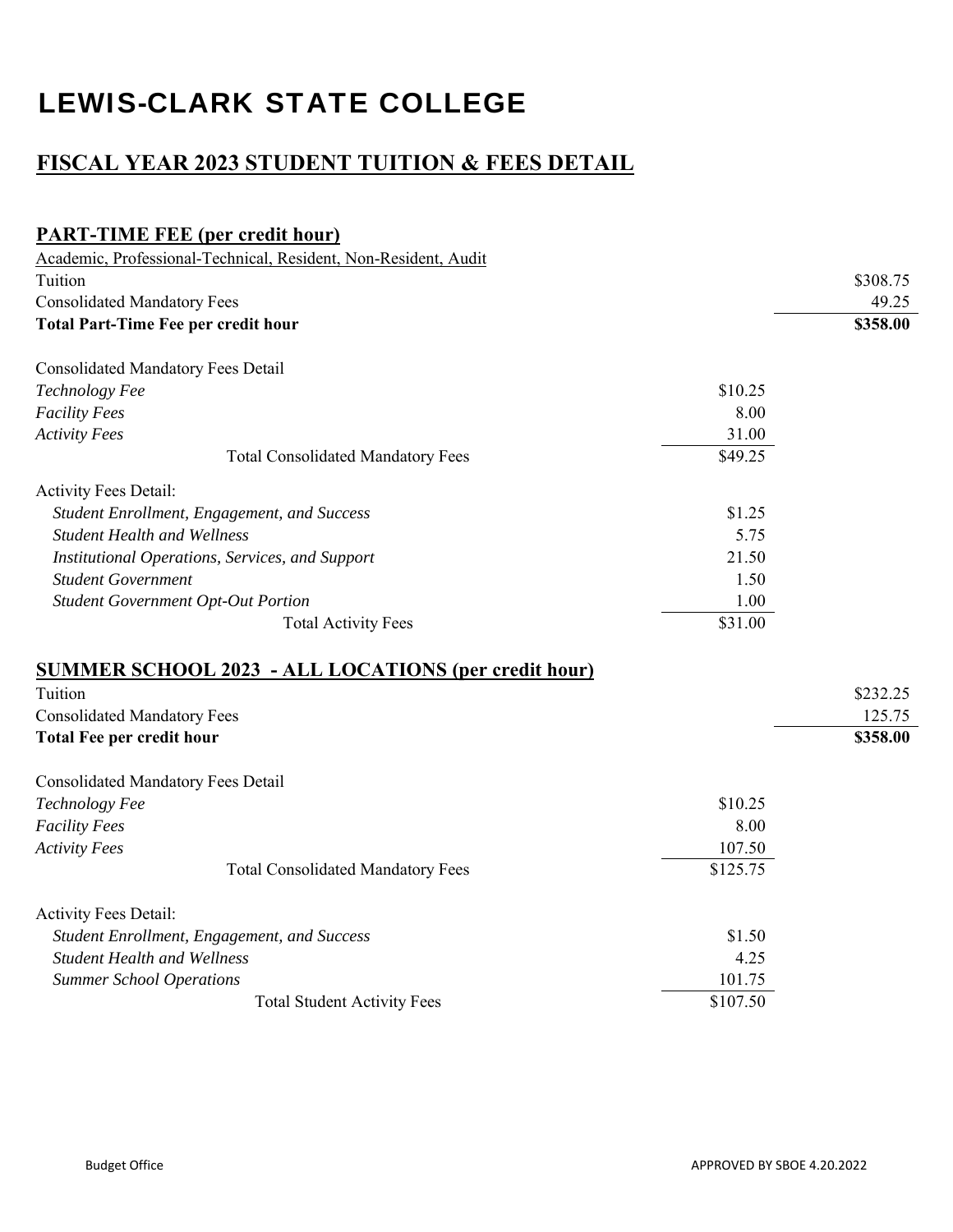## **FISCAL YEAR 2023 STUDENT TUITION & FEES DETAIL**

### **FULL-TIME SUMMER FEES**

| Tuition                                                           |         | \$2,913.00  |
|-------------------------------------------------------------------|---------|-------------|
| Consolidated Mandatory Fees (See Details Above)                   |         | 585.00      |
| <b>Total Full-time Fees</b>                                       |         | \$3,498.00  |
| <b>GRADUATE TUITION &amp; FEES</b>                                |         |             |
| Graduate Fees: Idaho Resident                                     |         |             |
| <b>Graduate Resident Tuition</b>                                  |         | \$3,064.00  |
| Full-Time Grad Fee Tuition                                        |         | 1,054.00    |
| Consolidated Mandatory Fees (See Details Above)                   |         | 585.00      |
| <b>Total Resident Graduate Full-time Fees</b>                     |         | \$4,703.00  |
| Graduate Fees: Non-resident                                       |         |             |
| <b>Graduate Nonresident Tuition</b>                               |         | \$9,990.00  |
| Full-Time Grad Fee Tuition                                        |         | 1,054.00    |
| Consolidated Mandatory Fees (See Details Above)                   |         | 585.00      |
| <b>Total Out-of-State Graduate Full-time Fees</b>                 |         | \$11,629.00 |
| Part-time Graduate Fees                                           |         |             |
| Part-time Tuition                                                 |         | \$420.75    |
| Consolidated Mandatory Fees (See Details Above)                   |         | 49.25       |
| <b>Total Graduate Part-time Cr Hr Fees</b>                        |         | \$470.00    |
| <b>OVERLOAD FEE (per credit hour)</b>                             |         | \$358.00    |
| Applies to students enrolled in 20 credits or more                |         |             |
| <b>ID IN-HIGH SCHOOL DUAL CREDIT FEE</b> (per credit hour)        |         | \$75.00     |
| Distribution:                                                     |         |             |
| <b>General Education Budget</b>                                   | \$19.50 |             |
| Academic Programs                                                 | 55.50   |             |
| Total Dual Enrollment Fee per Credit Hour                         | \$75.00 |             |
| <b>ID ON CAMPUS/ONLINE HIGH SCHOOL STUDENT (per credit hour)</b>  |         | \$75.00     |
| + applicable course/technology fees                               |         |             |
| <b>WA IN-HIGH SCHOOL COURSE</b> (per credit hour)                 |         | \$90.00     |
| 25% of per credit hour fee (Asotin, Clarkston, Colfax, & Pomeroy) |         |             |